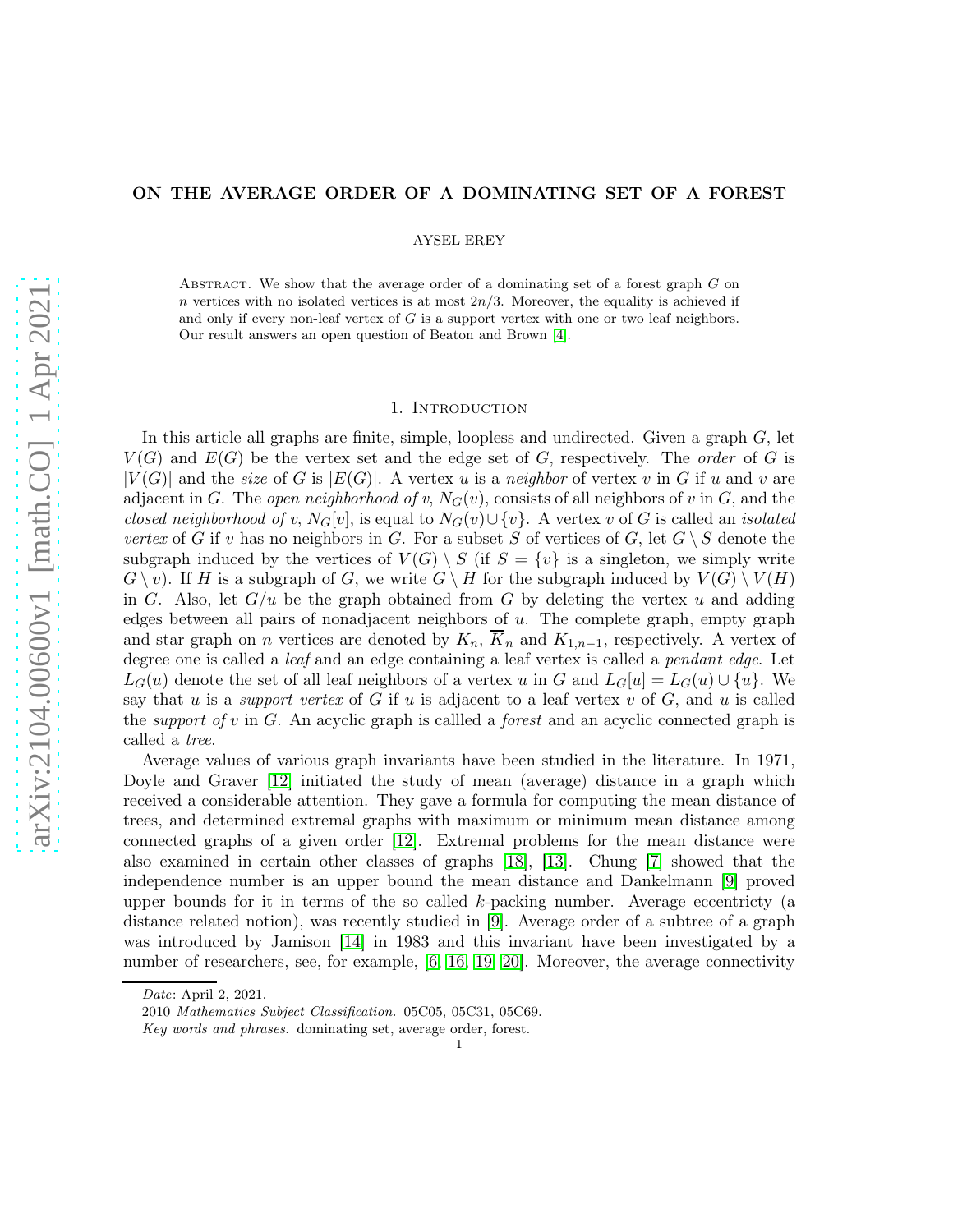of a graph was considered in [\[5\]](#page-8-11). Most recently, Andriantiana et al. [\[2,](#page-8-12) [3\]](#page-8-13) studied the average sizes of independent sets and matchings. Lastly, The average distance [\[8\]](#page-8-14) and the average size of independent sets [\[11\]](#page-8-15) were also studied in the context of random graphs.

Our focus in this paper will be on the average order of a dominating set of a graph. A subset of vertices S is called a *dominating set* of G if every vertex in  $V(G) \setminus S$  is adjacent to some vertex in S. Let  $\mathcal{D}(G)$  denote the family of all dominating sets of G. Recently Beaton and Brown [\[4\]](#page-8-0) introduced the *average order of a dominating* set of  $G$ , denoted avd $(G)$ , which is given by

$$
\text{avd}(G) = \frac{\sum_{S \in \mathcal{D}(G)} |S|}{|\mathcal{D}(G)|}.
$$

They showed that the complete graph  $K_n$  uniquely minimizes the average order of a dom-inating set among all graphs on n vertices [\[4\]](#page-8-0). It is trivial that  $\mathrm{avd}(K_n) = n \geq \mathrm{avd}(G)$ for every graph G on n vertices. So, the empty graph  $\overline{K}_n$  has the largest average order of a dominating set among graphs on  $n$  vertices. What if we do not allow isolated vertices? Which graphs have the largest average order of a dominating set among all graphs of order n without isolated vertices? While this question was examined in  $[4]$ , the question remained unanswered in general. It was shown that  $\mathrm{avd}(G) \leq \frac{3}{4}$  $\frac{3}{4}n$  for every graph G of order n without isolated vertices [\[4\]](#page-8-0). However the factor 3/4 in the upper bound is not best possible, and the evidence provided in  $[4]$  suggests that the constant  $3/4$  can be improved to a smaller number. Indeed, the following conjecture was proposed.

<span id="page-1-0"></span>**Conjecture 1.1.** [\[4\]](#page-8-0) If G is a graph of order n with no isolated vertices, then avd $(G) \leq \frac{2n}{3}$  $\frac{\frac{2n}{3}}{3}$ .

Conjecture [1.1](#page-1-0) was verified for all graphs up to 9 vertices, all graphs with minimum degree at least 4, and all quasi-regularizable graphs (which include all graphs containing a perfect matching or a hamiltonian cycle) [\[4\]](#page-8-0). Beaton and Brown [\[4\]](#page-8-0) also studied such extremal problems within the family of trees. They showed that for every tree graph  $G$  of order  $n$ with  $G \not\cong K_{1,n-1}$ ,

$$
avd(G) > \frac{n-1+2^{n-2}(n+1)}{2^{n-1}+1} = avd(K_{1,n-1})
$$

and hence the star graph  $K_{1,n-1}$  is the unique extremal graph with minimum average order of a dominating set. On the other hand, the problem of determining extremal graphs maximizing this parameter among trees remained as an open problem. In this article, we settle this problem by proving the following:

<span id="page-1-1"></span>**Theorem 1.2.** If G is a tree of order  $n \geq 2$ , then  $\text{avd}(G) \leq \frac{2n}{3}$ . Moreover, the equality holds if and only if every non-leaf vertex of  $G$  is a support vertex with one or two leaf neighbors.

We actually prove Conjecture [1.1](#page-1-0) for forests, see our Theorem [3.4](#page-6-0) which immediately implies Theorem [1.2.](#page-1-1)

## 2. Preliminaries

The *domination number*  $\gamma(G)$  of a graph G is the cardinality of a minimum dominating set of G. Let  $d_k(G)$  be the number of dominating sets of G with cardinality k. The *domination*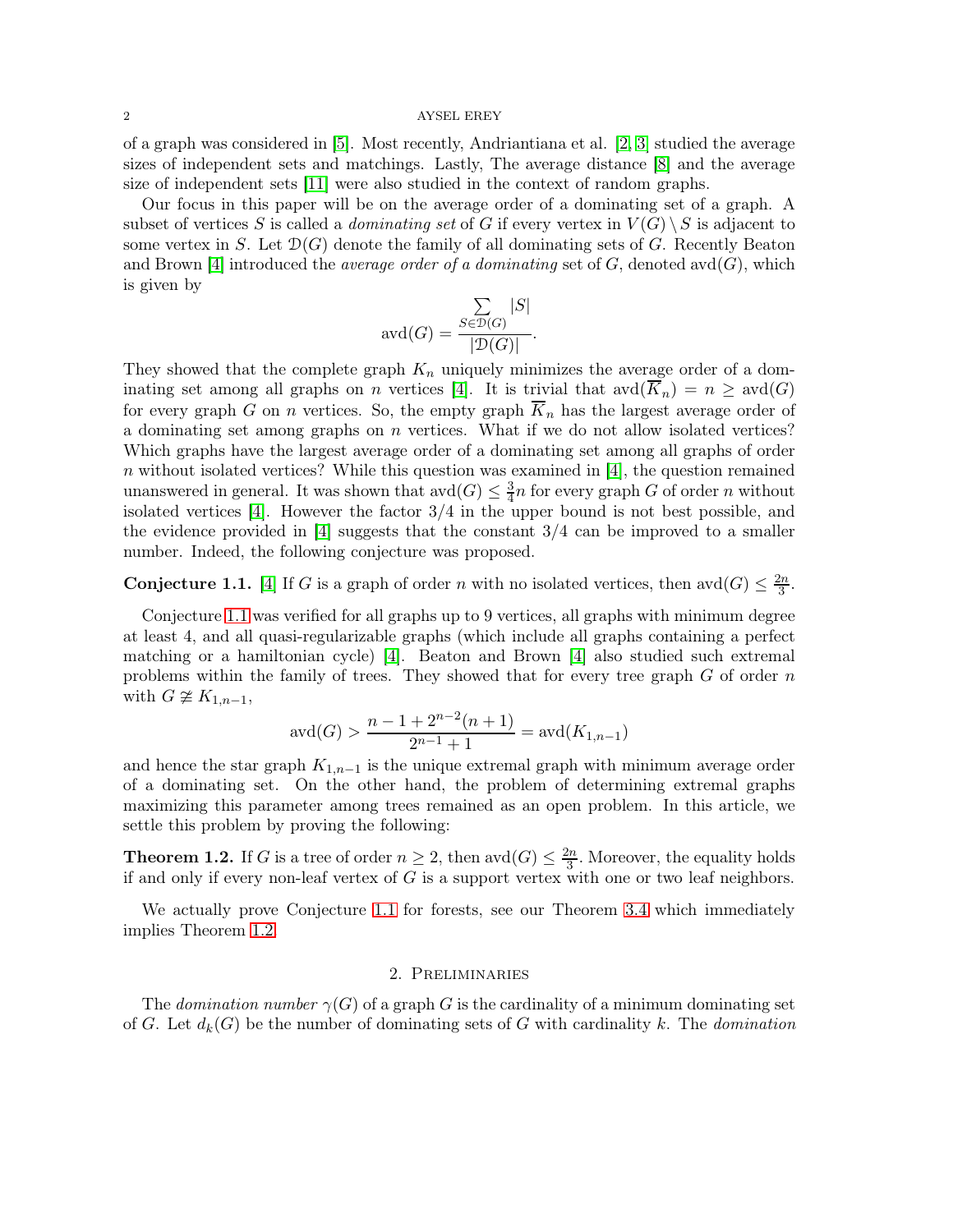*polynomial* of G, denoted by  $D_G(x)$ , is given by

$$
D_G(x) = \sum_{k=\gamma(G)}^{|V(G)|} d_k(G) x^k.
$$

Observe that  $\text{avd}(G)$  is equal to the logarithmic derivative of  $D_G(x)$  evaluated at  $x = 1$ , that is,

$$
\operatorname{avd}(G) = \frac{D'_G(1)}{D_G(1)}.
$$

Let  $H_1, \ldots, H_c$  be the connected components of G. It is well known that

$$
D_G(x) = \prod_{i=1}^c D_{H_i}(x),
$$

and moreover, it was observed in [\[4\]](#page-8-0) that

$$
\operatorname{avd}(G) = \sum_{i=1}^{c} \operatorname{avd}(H_i).
$$

Let  $V(G) = \{v_1, \ldots, v_n\}$  and let  $G(v_1^{k_1}, v_2^{k_2}, \ldots, v_n^{k_n})$  be the graph obtained from G by adding  $k_i$  leaves to each vertex  $v_i$  for  $i \in \{1, \ldots, n\}$ . For  $k_1, \ldots, k_n > 0$ , it was observed in [\[1\]](#page-8-16) and [\[17\]](#page-8-17) that

$$
D_{G(v_1^{k_1}, v_2^{k_2}, \dots, v_n^{k_n})}(x) = \prod_{i=1}^n D_{K_{1,k_i}}(x).
$$

Thus,  $\text{avd}(G(v_1^{k_1}, v_2^{k_2}, \dots, v_n^{k_n})) = \sum_{n=1}^{\infty}$  $\sum_{i=1}$  avd $(K_{1,k_i})$ . In particular, if G' is obtained from G by adding one leaf to each of p vertices of  $G$  and two leaves to each of  $q$  vertices of  $G$ , where  $|V(G)| = p + q$ , then

$$
\operatorname{avd}(G') = p \operatorname{avd}(K_{1,1}) + q \operatorname{avd}(K_{1,2}) = \frac{4}{3}p + 2q = \frac{2}{3}(2p + 3q) = \frac{2}{3}|V(G')|.
$$

Thus, we see that the extremal graphs mentioned in Theorem [1.2](#page-1-1) indeed achieve the given upper bound.

We will also make use of the following recursive formula for the domination polynomials of graphs containing vertices with nested closed neighborhoods.

<span id="page-2-0"></span>**Lemma 2.1.** [\[15\]](#page-8-18) Let u and v be two vertices of G such that  $N_G[v] \subseteq N_G[u]$ . Then,

$$
D_G(x) = x D_{G/u}(x) + D_{G\setminus u}(x) + x D_{G\setminus N_G[u]}(x).
$$

In particular, if  $v$  is a leaf vertex and  $u$  is its neighbor, then

$$
D_G(x) = x \left[ D_{G/u}(x) + D_{G \setminus \{u, v\}}(x) + D_{G \setminus N_G[u]}(x) \right].
$$

Lastly, observe that if H is a subgraph of a graph G, then  $D_H(1) \leq D_G(1)$  because the function  $f: \mathcal{D}(H) \to \mathcal{D}(G)$  defined by  $f(S) = S \cup (V(G) \setminus V(H))$  is clearly one-to-one.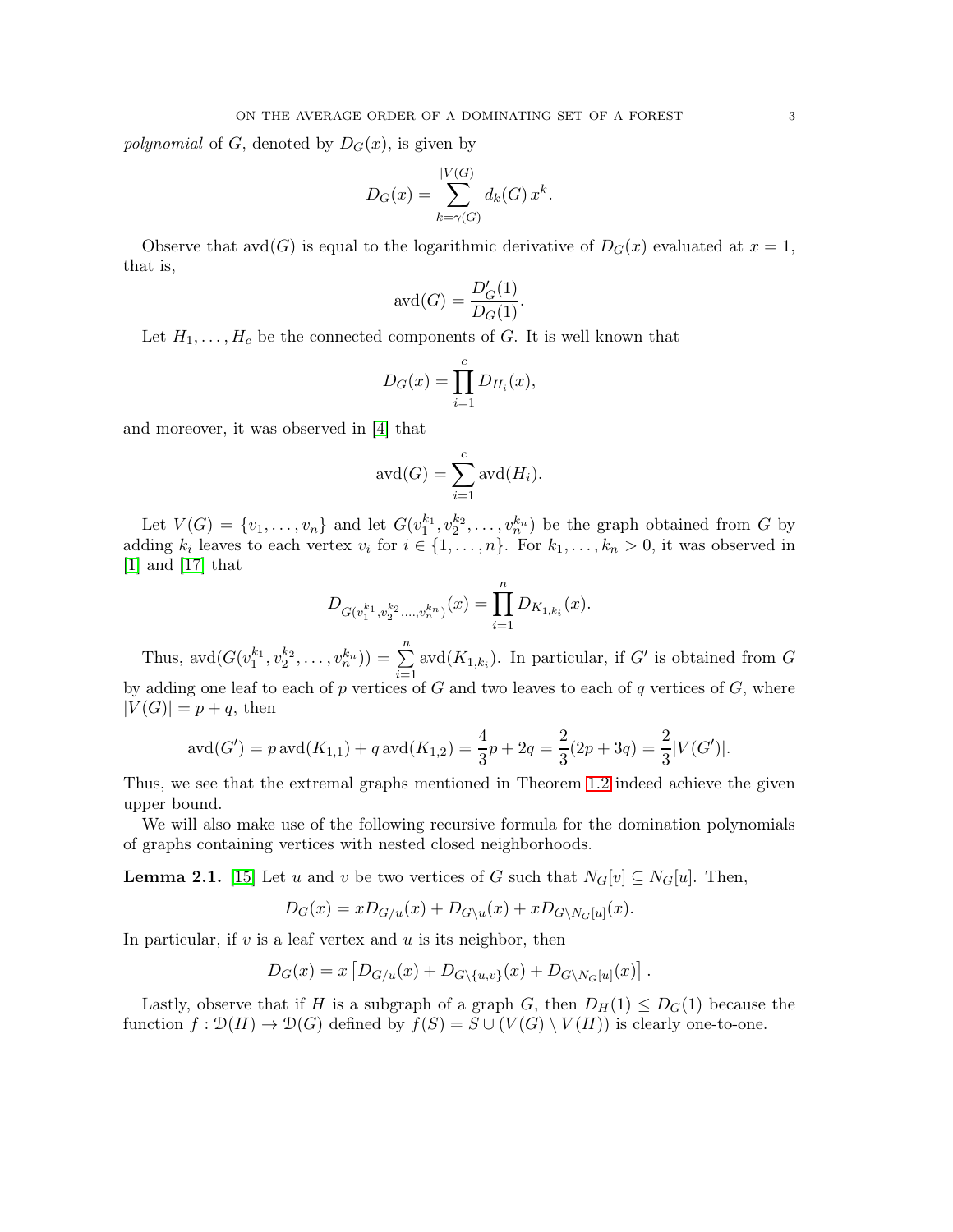# 3. Main Result

In the proof of the following result, let  $d_k(G, u)$  (respectively  $d_k(G, \bar{u})$  denote the number of dominating sets of  $G$  of order  $k$  which contain the vertex  $u$  (respectively do not contain the vertex u). Clearly,  $d_k(G) = d_k(G, u) + d_k(G, \overline{u})$  for every vertex u.

<span id="page-3-0"></span>**Lemma 3.1.** Let G be a graph of order n and w be a support vertex of G with  $L_G(w)$  =  $\{v_1, \ldots, v_t\}$  for some integer  $t \geq 1$ . Let also  $H = G \setminus L_G[w]$ . Suppose that every vertex u in  $N_G(w) \setminus L_G(w)$  is a support vertex in G, and  $3D'_H(1) \leq 2(n-t-1)D_H(1)$ . Then,

$$
3D'_G(1)\leq 2nD_G(1)
$$

with equality if and only if  $t \in \{1, 2\}$  and  $3D'_H(1) = 2(n - t - 1)D_H(1)$ .

*Proof.* Let S be a dominating set of G of order k. If  $v_t \notin S$ , then w must be in S, as  $v_t$ is a leaf. Since every vertex in  $N_G(w) \setminus L_G(w)$  is a support vertex of G, the vertex subset  $S \cap V(H)$  must be a dominating set of H. Hence, if  $t = 1$ , then  $d_k(G, \overline{v_t}) = d_{k-1}(H)$ . Also, if  $t > 1$ , then  $S \cap V(H)$  is a dominating set of H on  $k - 1 - i$  vertices where i is the number of vertices in  $S \cap \{v_1, \ldots, v_{t-1}\}.$  Therefore,

$$
d_k(G, \overline{v_t}) = \sum_{i=0}^{t-1} {t-1 \choose i} d_{k-1-i}(H)
$$

where  $\binom{r}{0}$  $\binom{r}{0} = 1$  for every integer  $r \geq 0$ . Similarly, one can check that the number of dominating sets of G of order k which contain  $v_t$  but not w is  $d_{k-t}(H)$ , and the number of the ones which contain both  $v_t$  and w is  $\sum_{i=0}^{t-1} {t-1 \choose i}$  $\binom{-1}{i} d_{k-2-i}(H)$ . Hence,

$$
d_k(G, v_t) = d_{k-t}(H) + \sum_{i=0}^{t-1} {t-1 \choose i} d_{k-2-i}(H).
$$

Since  $d_k(G) = d_k(G, v_t) + d_k(G, \overline{v_t})$ , we have

$$
d_k(G) = d_{k-t}(H) + \sum_{i=0}^{t-1} {t-1 \choose i} d_{k-2-i}(H) + \sum_{i=0}^{t-1} {t-1 \choose i} d_{k-1-i}(H).
$$

We write the latter as a polynomial equation as follows:

$$
D_G(x) = x^t D_H(x) + \sum_{i=0}^{t-1} {t-1 \choose i} [x^{i+2} + x^{i+1}] D_H(x)
$$

and differentiating  $D_G(x)$ , we get

$$
D'_G(x) = tx^{t-1}D_H(x) + x^t D'_H(x) + \sum_{i=0}^{t-1} {t-1 \choose i} \left( \left[ (i+2)x^{i+1} + (i+1)x^i \right] D_H(x) + \left[ x^{i+2} + x^{i+1} \right] D'_H(x) \right)
$$

.

We evaluate both  $D(G, x)$  and  $D'(G, x)$  at  $x = 1$  and obtain that

$$
D_G(1) = D_H(1) + \sum_{i=0}^{t-1} 2\binom{t-1}{i} D_H(1)
$$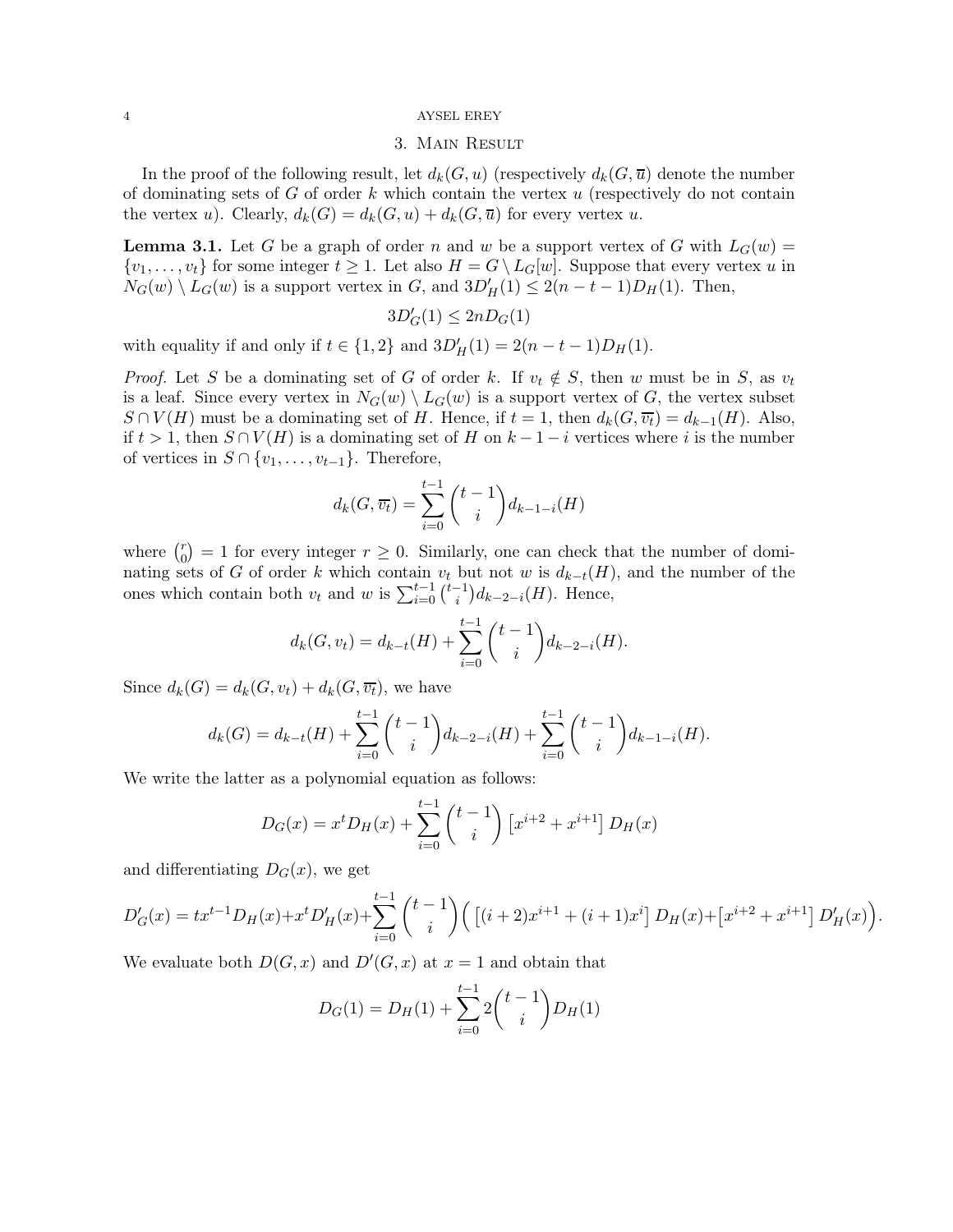and

$$
D'_G(1) = tD_H(1) + D'_H(1) + \sum_{i=0}^{t-1} {t-1 \choose i} [(2i+3)D_H(1) + 2D'_H(1)].
$$

Now we shall consider two cases:

*Case 1:*  $1 \le t \le 2$ . In this case we calculate that

$$
2nD_G(1) - 3D'_G(1) = (2t+1)\left[2(n-1-t)D_H(1) - 3D'_H(1)\right] \ge 0.
$$

So,  $2nD_G(1) \ge 3D'_G(1)$  holds with equality if and only if  $2(n-t-1)D_H(1) = 3D'_H(1)$ . *Case 2:*  $t \geq 3$ . In this case we shall prove the strict inequality  $3D'_{G}(1) < 2nD_{G}(1)$ . By the assumption, we have  $3D'_H(1) \leq 2(n-t-1)D_H(1)$  and so, it suffices to show that

$$
tD_H(1) + 6\sum_{i=0}^{t-1} {t-1 \choose i} D'_H(1) < 2D_H(1) + \sum_{i=0}^{t-1} {t-1 \choose i} [4n - 6i - 9] D_H(1).
$$

Note that  $\binom{t-1}{i}$  $\binom{-1}{i} = \binom{t-1}{t-1-1}$  $_{t-1-i}^{t-1}$ ). First suppose that  $t-1$  is odd. Then,

$$
\sum_{i=0}^{t-1} {t-1 \choose i} [4n - 6i - 9]D_H(1) = \sum_{i=0}^{(t-2)/2} {t-1 \choose i} [8n - 6t - 12]D_H(1)
$$
  
\n
$$
= \sum_{i=0}^{(t-2)/2} {t-1 \choose i} [8(n - t - 1) + (2t - 4)]D_H(1)
$$
  
\n
$$
\geq \sum_{i=0}^{(t-2)/2} 12 {t-1 \choose i} D'_H(1) + \sum_{i=0}^{(t-2)/2} {t-1 \choose i} (2t - 4)D_H(1)
$$
  
\n
$$
= 6 \sum_{i=0}^{t-1} {t-1 \choose i} D'_H(1) + \sum_{i=0}^{(t-2)/2} {t-1 \choose i} (2t - 4)D_H(1)
$$
  
\n
$$
> 6 \sum_{i=0}^{t-1} {t-1 \choose i} D'_H(1) + tD_H(1).
$$

Now suppose that  $t-1$  is even. Then,

$$
\sum_{i=0}^{t-1} {t-1 \choose i} [4n - 6i - 9] = {t-1 \choose (t-1)/2} [4n - 3t - 6] + \sum_{i=0}^{(t-3)/2} {t-1 \choose i} [8n - 6t - 12]
$$

and

$$
6\sum_{i=0}^{t-1} {t-1 \choose i} = 6 {t-1 \choose (t-1)/2} + \sum_{i=0}^{(t-3)/2} 12 {t-1 \choose i}.
$$

By the assumption that  $3D'_H(1) \leq 2(n-t-1)D_H(1)$ , it is easy to see that

$$
\sum_{i=0}^{(t-3)/2} \binom{t-1}{i} [8n - 6t - 12] D_H(1) > \sum_{i=0}^{(t-3)/2} 12 \binom{t-1}{i} D'_H(1)
$$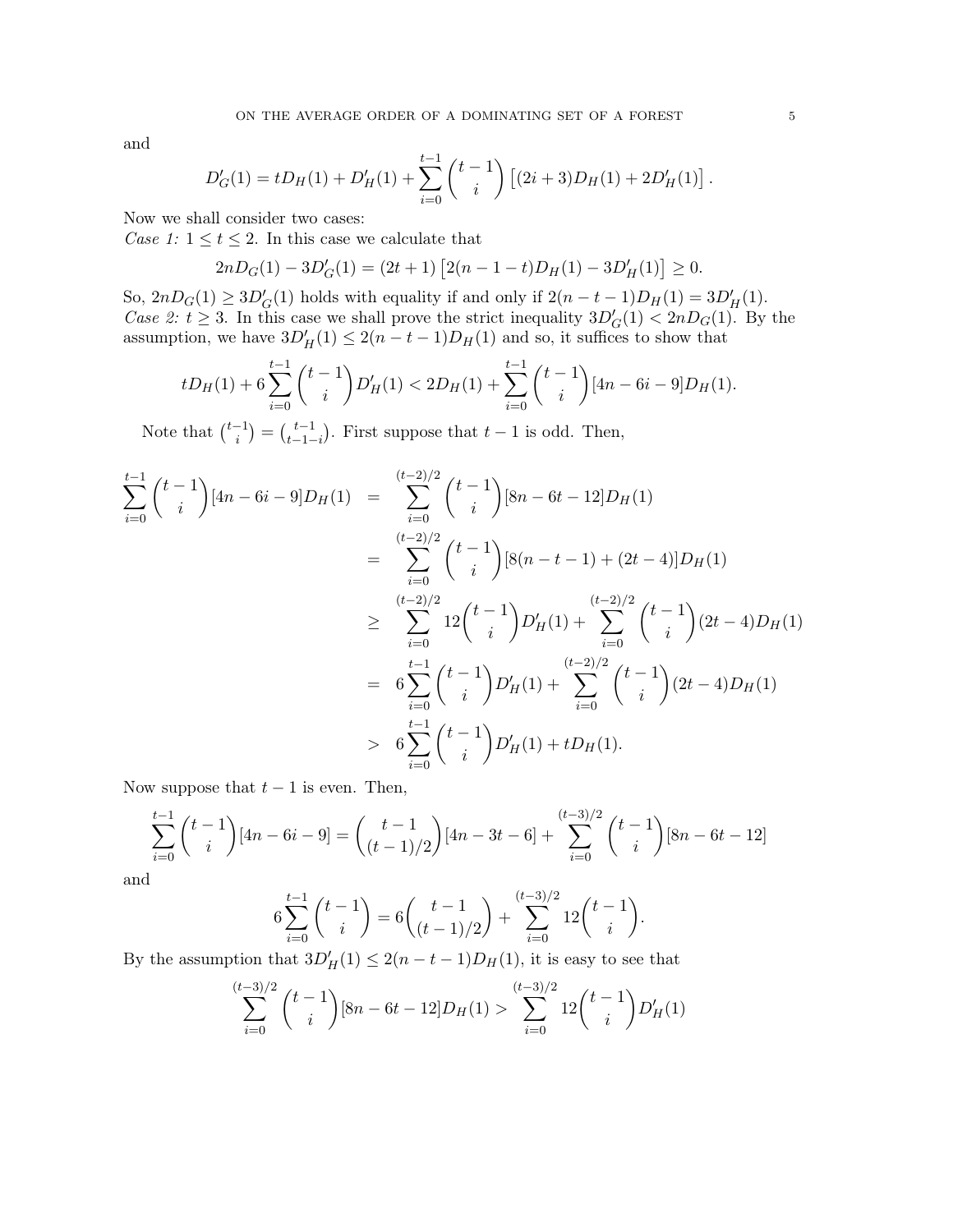and

$$
2D_H(1) + {t-1 \choose (t-1)/2} [4n-3t-6]D_H(1) > 6 {t-1 \choose (t-1)/2} D'_H(1) + tD_H(1).
$$

Given a graph G with a specified vertex  $u \in V(G)$ , we write  $G_{(u,k)}$  to denote the graph obtained by gluing G and  $K_{k+1}$  at the vertex u. That is,  $G_{(u,k)} = K_{k+1} \cup G$  and  $K_{k+1} \cap G =$  $\{u\}.$ 

<span id="page-5-0"></span>**Lemma 3.2.** Let G be a graph and  $u \in V(G)$ . Then, for every integer  $k \geq 1$ ,

$$
D_{G_{(u,k)}}(x) = (x+1)^{k-1} \left[ D_{G_{(u,1)}}(x) + D_{G\setminus u}(x) \right] - D_{G\setminus u}(x).
$$

*Proof.* We proceed by induction on k. The statement is clear for  $k = 1$ . Suppose that  $k \geq 2$ and let  $V(G_{(u,k)}) \setminus V(G) = \{v_1, \ldots, v_k\}$  where the vertices  $v_1, \ldots, v_k$  induce a k-clique in  $G_{(u,k)}$  and u is adjacent to each  $v_i$  for  $1 \leq i \leq k$ . Since  $v_k$  and  $v_{k-1}$  have the same closed neighborhoods in  $G_{(u,k)}$ , we obtain

$$
D_{G_{(u,k)}}(x) = xD_{G_{(u,k)}/v_k}(x) + D_{G_{(u,k)}\backslash v_k}(x) + xD_{G_{(u,k)}\backslash N_{G_{(u,k)}}[v_k]}(x)
$$
  
\n
$$
= xD_{G_{(u,k-1)}}(x) + D_{G_{(u,k-1)}}(x) + xD_{G\backslash u}(x)
$$
  
\n
$$
= (x+1)D_{G_{(u,k-1)}}(x) + xD_{G\backslash u}(x)
$$
  
\n
$$
= (x+1)\left[ (x+1)^{k-2} \left( D_{G_{(u,1)}}(x) + D_{G\backslash u}(x) \right) - D_{G\backslash u}(x) \right] + xD_{G\backslash u}(x)
$$
  
\n
$$
= (x+1)^{k-1} \left[ D_{G_{(u,1)}}(x) + D_{G\backslash u}(x) \right] - D_{G\backslash u}(x).
$$

<span id="page-5-1"></span>**Lemma 3.3.** Let T be a tree with  $|V(T)| \geq 3$  and u be a vertex of T. Suppose that u is not a support vertex of  $T$  and  $u$  has at most one neighbor in  $T$  which is not a support vertex in T. Let  $G_1$  be the graph obtained from T by attaching a new leaf vertex v at u. Then,

- (i)  $D_{G_1}(1) \leq D_T(1) + 3D_{T\setminus u}(1),$
- (ii)  $D_{G_1}(1) \leq 5D_{T\setminus u}(1)$  and
- (iii)  $D_T(1) \leq 3D_{T\setminus u}(1)$ .

*Proof.* Given a graph G containing  $T \setminus u$  as a subgraph, let us first define  $A_G$  and  $B_G$  as follows:  $\mathcal{A}_G = \{S : S \in \mathcal{D}(G) \text{ and } S \cap V(T \setminus u) \in \mathcal{D}(T \setminus u)\}\$ and  $\mathcal{B}_G = \mathcal{D}(G) \setminus \mathcal{A}_G$ . It is clear that  $D_G(1) = |A_G| + |B_G|$ . By adding v, u or both, one can extend every dominating set of  $T \setminus u$  to a dominating set of  $G_1$  in three different ways. So, we have  $|\mathcal{A}_{G_1}| = 3D_{T\setminus u}(1)$ . If all neighbors of u in T are support vertices in T, then  $\mathcal{B}_{G_1} = \emptyset$ , and the results in (i) and (*ii*) are clear as  $D_{G_1}(1) = 3D_{T\setminus u}(1)$  in this case. So, we may assume that u is adjacent to exactly one non-support vertex in T, say u'. Let T' be the component of  $T \setminus u$  which contains u' and let  $T^* = (T \setminus u) \setminus T'$ . Note that if S belongs to  $\mathcal{B}_{G_1}$ , then  $S \cap V(T^*)$  is a dominating set of  $T^*$  since every neighbor of u in  $T^*$  is a support vertex of T. Also, u must be in S and S contains no vertex of  $N_{T'}[u']$ . Now, the function  $f : \mathcal{B}_{G_1} \to \mathcal{D}(T)$  defined by

$$
f(S) = \begin{cases} S \text{ if } v \notin S \\ (S \setminus \{u, v\}) \cup \{u'\} \text{ if } v \in S \end{cases}
$$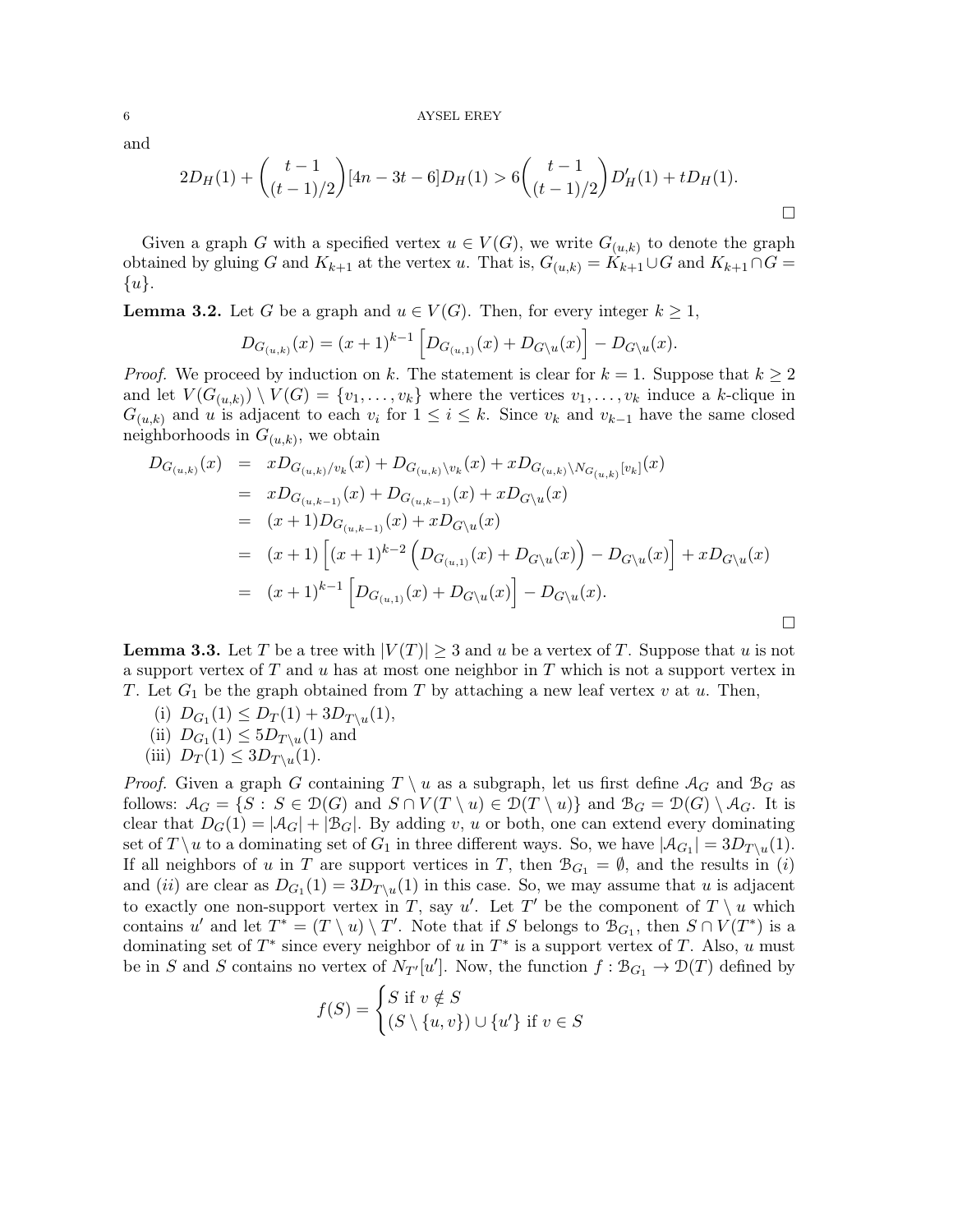is one-to-one. Hence,  $|\mathcal{B}_{G_1}| \leq D_T(1)$  and the result in (i) follows. Let  $\lambda(T' \setminus u')$  be the number of dominating sets of  $T' \setminus u'$  which do not contain any vertex from  $N_{T'}(u')$ . Observe that

$$
|\mathcal{B}_{G_1}| = 2D_{T^*}(1)\lambda(T' \setminus u') \leq 2D_{T^*}(1)D_{T' \setminus u'}(1) \leq 2D_{T^*}(1)D_{T'}(1) = 2D_{T \setminus u}(1)
$$

and therefore (ii) follows. Lastly,  $|\mathcal{A}_T| \leq 2D_{T\setminus u}(1)$  because adding the vertex u into a dominating set of  $T \setminus u$  may or may not yield a dominating set for T. Moreover, if  $S \in \mathcal{B}_T$ , then u must be in S and S contains no vertex of  $N_{T'}[u']$ . Now the function  $g : \mathcal{B}_T \to \mathcal{D}(T \setminus u)$ defined by  $g(S) = (S \setminus u) \cup \{u'\}$  is one-to-one and therefore we obtain that  $|\mathcal{B}_T| \le D_{T\setminus u}(1)$ . Thus,  $D_T(1) = |\mathcal{A}_T| + |\mathcal{B}_T| \leq 3D_{T\setminus u}(1)$  and (iii) is established.

We are now ready to prove our main result.

<span id="page-6-0"></span>**Theorem 3.4.** Let G be a forest on n vertices with no isolated vertices. Then, avd $(G) \leq \frac{2n}{3}$ 3 and, moreover, equality holds if and only if every non-leaf vertex of  $G$  is a support vertex with one or two leaf neighbors.

*Proof.* We proceed by strong induction on the number of vertices. If  $n = 2$ , then  $G \cong K_2$ and it is clear that  $\text{avd}(K_2) = 4/3$ . We may assume that  $n \geq 3$ . First suppose that G is connected, that is  $G$  is a tree. Let  $G$  be a rooted tree and let  $v$  be a support vertex of maximum distance from the root of G. Also let  $L_G(v) = \{v_1, \ldots, v_k\}$  for some  $k \geq 1$ . If  $V(G) = L_G[v]$ , then  $G \cong K_{1,k}$  and it easy to see that  $\text{avd}(K_{1,k}) \leq 2|V(G)|/3$  with equality iff  $1 \leq k \leq 2$ . So we may assume that  $V(G) \neq L_G[v]$ . Let  $T = G \setminus L_G[v]$  and  $u \in V(T)$ be the parent of v in G. Note that  $N_G(v) = L_G(v) \cup \{u\}$ , as the chosen support vertex v is of maximum distance from the root of  $G$ . If  $u$  is a support vertex in  $G$ , then the result follows from Lemma [3.1](#page-3-0) and the induction hypothesis. So we may assume that  $u$  has no leaf neighbors in G. Since u is neither a leaf nor a support vertex of G, we have  $|V(T)| \geq 3$ . Now we shall show that the strict inequality  $3D'_{G}(1) < 2nD_{G}(1)$  holds.

$$
(1)D_G(x) = x [D_{G/v}(x) + D_{G\setminus\{v,v_k\}}(x) + D_{G\setminus N_G[v]}(x)]
$$

(2) = 
$$
x \left[ D_{T_{(u,k)}}(x) + x^{k-1} D_T(x) + D_{T \setminus u}(x) \right]
$$

(3) = 
$$
x \left[ (x+1)^{k-1} [D_{T_{(u,1)}}(x) + D_{T \setminus u}(x)] - D_{T \setminus u}(x) + x^{k-1} D_T(x) + D_{T \setminus u}(x) \right]
$$

(4) 
$$
= x(x+1)^{k-1} \left[ D_{G \setminus L_G(v)}(x) + D_{T \setminus u}(x) \right] + x^k D_T(x)
$$

where (1) follows from Lemma [2.1;](#page-2-0) (2) holds as  $G/v \cong T_{(u,k)}, G \setminus \{v, v_k\} \cong \overline{K}_{k-1} \cup T$  and  $G \setminus N_G[v] \cong T \setminus u$ ; (3) follows from Lemma [3.2;](#page-5-0) and (4) follows since  $T_{(u,1)} \cong G \setminus L_G(v)$ . Let us write  $G_1 = G \setminus L_G(v)$ , then

$$
D'_{G}(x) = \left[ (x+1)^{k-1} + (k-1)x(x+1)^{k-2} \right] \left[ D_{G_1}(x) + D_{T \setminus u}(x) \right]
$$

$$
+ x(x+1)^{k-1} \left[ D'_{G_1}(x) + D'_{T \setminus u}(x) \right] + kx^{k-1}D_{T}(x) + x^k D'_{T}(x)
$$

It follows that  $D_G(1) = 2^{k-1} [D_{G_1}(1) + D_{T\setminus u}(1)] + D_T(1)$  and

$$
D'_G(1) = (k+1)2^{k-2} [D_{G_1}(1) + D_{T\setminus u}(1)] + 2^{k-1} [D'_{G_1}(1) + D'_{T\setminus u}(1)] + kD_T(1) + D'_T(1).
$$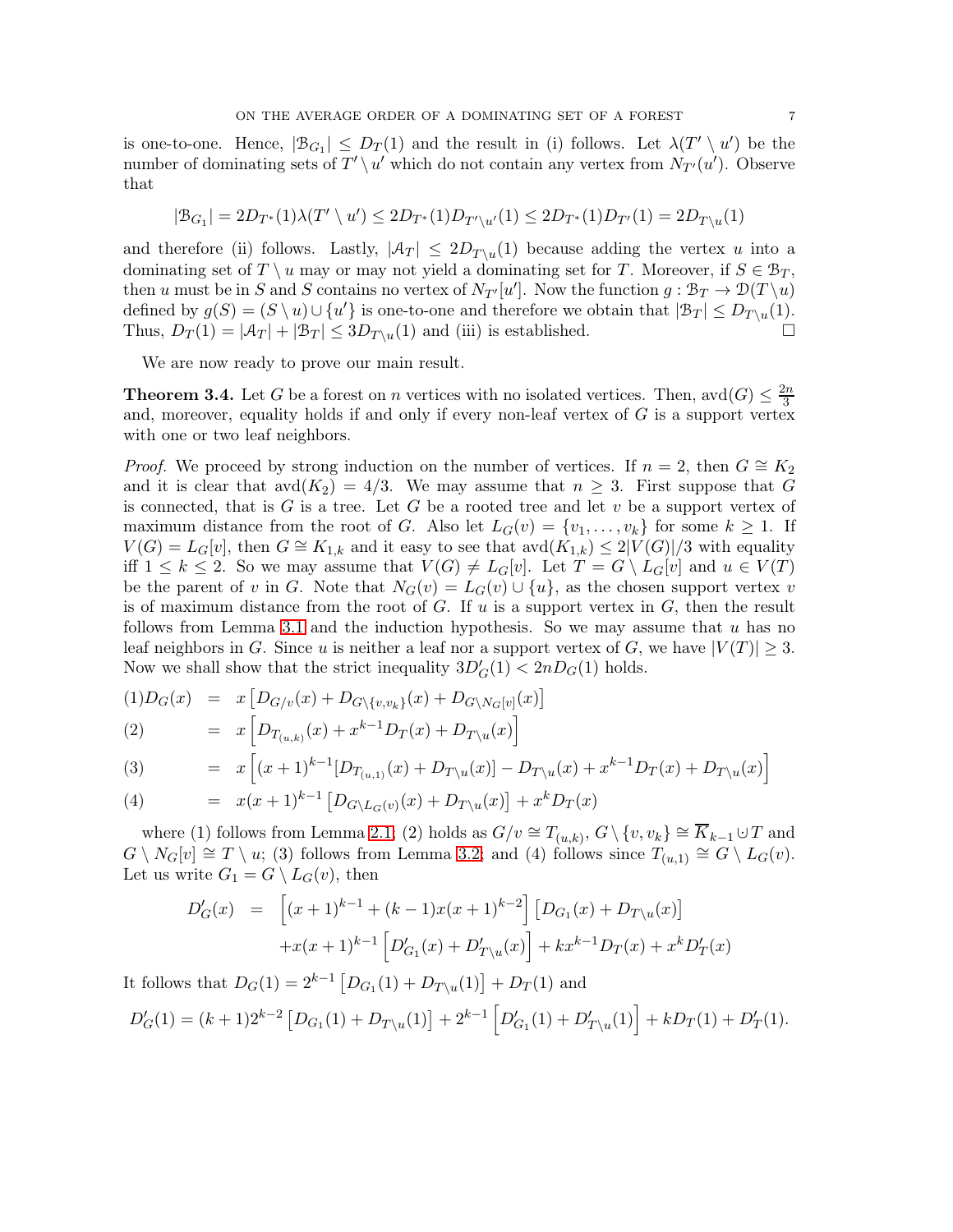It is not difficult to calculate that  $2nD<sub>G</sub>(1) - 3D'<sub>G</sub>(1)$  is equal to

$$
2^{k-1} [2(n-k)D_{G_1}(1) - 3D'_{G_1}(1)] + 2^{k-1} [2(n-k-2)D_{T\setminus u}(1) - 3D'_{T\setminus u}(1)] + [2(n-k-1)D_T(1) - 3D'_T(1)] + 2^{k-2} [(k-3)D_{G_1}(1) + (k+5)D_{T\setminus u}(1)] - (k-2)D_T(1).
$$

Each of the subgraphs T,  $G_1$  and  $T \setminus u$  is a proper subforest of G without isolated vertices. So, by the induction hypothesis, we have  $3D'_T(1) \leq 2(n-k-1)D_T(1)$ ,  $3D'_{G_1}(1) \leq$  $2(n-k)D_{G_1}(1)$  and  $3D'_{T\setminus u}(1) \leq 2(n-k-2)D_{T\setminus u}(1)$ . Therefore, in order to show that  $3D'_{G}(1) \leq 2nD_{G}(1)$  it suffices to prove only that

<span id="page-7-0"></span>(5) 
$$
(k-2)D_T(1) \le 2^{k-2} [(k-3)D_{G_1}(1) + (k+5)D_{T\setminus u}(1)].
$$

Observe that  $T \ u$  has at most one connected component which is not a star graph because v is of maximum distance from the root of  $G$ . So, the vertex u has at most one neighbor in  $T$ which is not a support vertex of T and Lemma [3.3](#page-5-1) applies here. If  $k = 1$ , the inequality [\(5\)](#page-7-0) is  $D_{G_1}(1) \leq D_T(1) + 3D_{T\setminus u}(1)$  and this follows from Lemma [3.3\(](#page-5-1)i). If all neighbors of u in T are support vertices in T, then by the proof of Lemma [3.3\(](#page-5-1)i), we have  $D_{G_1}(1) = 3D_{T\setminus u}(1)$ and therefore strict inequality holds in [\(5\)](#page-7-0) which implies  $3D'_{G}(1) < 2nD_{G}(1)$ . If u has a neighbor in  $T$  which is not a support vertex of  $T$ , then by the induction hypothesis the strict inequality  $3D'_T(1) < 2(n-k-1)D_T(1)$  holds and again we get  $3D'_G(1) < 2nD_G(1)$ . For  $k \geq 2$ , we shall show that [\(5\)](#page-7-0) holds strictly.

If  $k = 2$ , the strict inequality for [\(5\)](#page-7-0) is  $D_{G_1}(1) < 7D_{T\setminus u}(1)$  and this follows from Lemma [3.3\(](#page-5-1)ii). If  $k = 3$ , it is  $D_T(1) < 16D_{T\setminus u}$  and this is verified by Lemma 3.3(iii). If  $k \geq 4$ , we have  $(k-2) < 2^{k-2}(k-3)$  and  $D_T(1) \leq D_{G_1}(1)$  since T is a subgraph of  $G_1$ . Thus,  $3D'_{G}(1) < 2nD_{G}(1)$  is established for all k.

Lastly, suppose that G is a disconnected forest with connected components  $H_1, \ldots, H_c$ where  $c \geq 2$ . By the induction hypothesis, for each i we have  $\text{avd}(H_i) \leq \frac{2|V(H_i)|}{3}$  with equality iff every non-leaf vertex of  $H_i$  is a support vertex with one or two leaf neighbors. Since  $\text{avd}(G) = \sum_{n=1}^{c}$  $\frac{i=1}{i}$ avd $(H_i) \leq \sum^c$  $i=1$  $\frac{2|V(H_i)|}{3} = 2n/3$ , the proof is completed.

 $\Box$ 

#### 4. Concluding remarks

Every graph G without isolated vertices contains a spanning forest  $F$  without isolated vertices, and  $F$  can be obtained from  $G$  by a succession of non-pendant edge removals. So it would be interesting to investigate how  $\text{avd}(G)$  is effected by the removal of a non-pendant edge. In particular we ask the following:

<span id="page-7-1"></span>**Question 4.1.** In every graph  $G$  (which is not a disjoint union of stars or empty graphs) does there exists a non-pendant edge e of G such that  $\mathrm{avd}(G) < \mathrm{avd}(G \setminus e)$ ?

Observe that an affirmative answer to Question [4.1](#page-7-1) would yield a proof of Conjecture [1.1](#page-1-0) in general because of our Theorem [3.4](#page-6-0) and the remark above. We also note that Beaton and Brown [\[4\]](#page-8-0) conjectured that in every non-empty graph  $G$ , there exists an edge  $e$  such that  $\text{avd}(G) < \text{avd}(G \setminus e)$  and they verified this conjecture for graphs on up to 7 vertices. On the other hand, they did not specify a certain property of such existing edge.